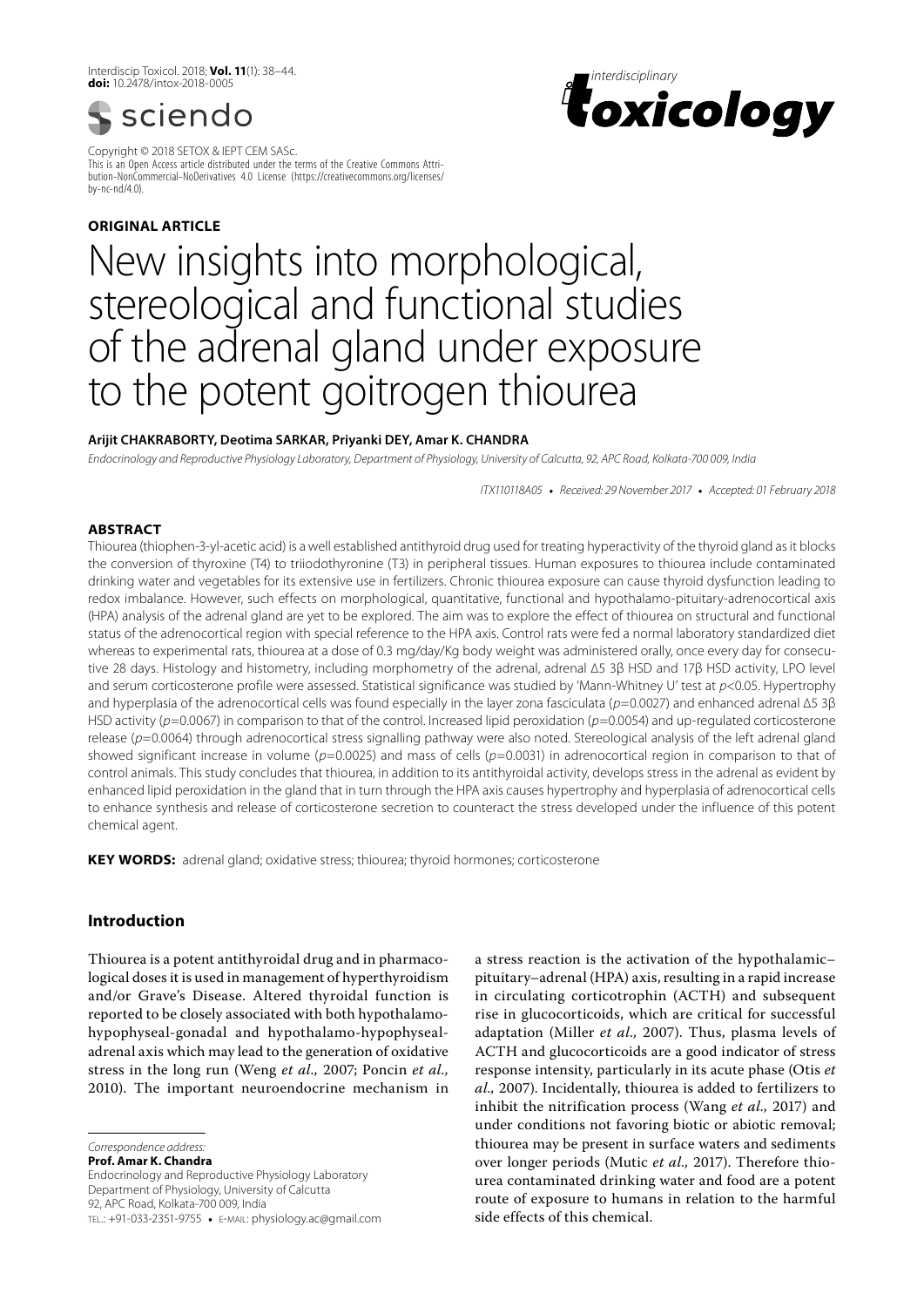39

Oxidative stress generation is a resultant of increased production of reactive oxygen species (ROS) and there are reports which suggest that in various organs, including the adrenal gland, lipid peroxidation is increased in conditions of oxidative stress (Chakraborty *et al.,* 2014). ROS are chemically reactive molecules containing oxygen which form as a natural by-product of the normal metabolism of oxygen and have important roles in cell signalling and homeostasis. Examples include oxygen ions and peroxides. Cumulative effects of ROS may result in significant damage to cell structures and have been implicated as an underlying agent in various pathological conditions (Chakraborty *et al.,* 2016).

Thiourea, due to its antithyroidal properties, might alter adreno-cortical physiology in the long run as adrenal and thyroid are functionally interrelated. However the effect of sub-chronic exposure to thiourea in adrenal gland function is yet to be clearly elucidated experimentally. No conclusive experimental or clinical data are available about its effects on adrenergic stress signalling pathway on regular ingestion. Taking all this into consideration, as well as the fact that there are very few reports on morphological, quantitative and functional analysis of adrenal glands after thiourea exposure, the present study has been undertaken to determine its effects on adrenal gland morphology and functions in adult rats.

# **Material and methods**

## **Animal maintenance and grouping for the study**

For the investigation, twelve adult female virgin albino rats of 110±10 g were used. They were housed in two cages with six rats each in an air-conditioned room and 12 hrs light/12 hrs dark cycles were maintained. The rats were acclimatized to housing conditions for at least one week prior to experiment. All animal experiments were performed in accordance to the ethical guidelines approved by the Institutional Animal Ethics Committee, Department of Physiology, University of Calcutta [Approval no. IAEC/ Project Proposal (PG)/ENDO-(SP)/2013–2014]. The rats were allowed free access to drinking water and basal diet made of locally available wheat flour, Bengal gram powder, milk powder, vegetable oil and recommended amount of vitamins. Approximately 10 g of food was fed per 100 g of body weight (Vento *et al.,* 2008). The rats were divided into two groups of six animals each. The experimental group was orally administered thiourea for 28 days and was paired with a control group.

Control rats were fed normal laboratory standardized diet, whereas the experimental rats received thiourea at a dose of 0.3 mg/day/Kg body weight fed to treated rats orally, according to body weight once every day for 28 days (Hamden *et al.,* 2008). Simultaneously, animals of the control group were provided equal quantity of sterile water by the same route and for the same duration. The animals were housed in hygienic polypropylene cages and maintained in a controlled environment at a temperature of  $22\pm2\degree$ C and relative humidity (40–60%) in an animal

house with a constant 12 hrs light/12 hrs dark schedule. The animals were fed a standardized diet, which consisted of 70% wheat, 20% Bengal gram, 5% fish meal powder, 4% dry yeast powder, 0.75% refined sesame oil, 0.25% shark liver oil, and water ad libitum (Chakraborty *et al.,* 2014).

## **Sacrifice of the animals**

The animals were sacrificed at the end of the experimental period of 28 days, following institutional ethical procedure. Anesthesia was given using ether prior to sacrificing the animals. Blood was collected separately from each animal of both groups from the hepatic portal vein and the serum was separated by centrifugation. Then the adrenal gland was collected from each animal and was stored separately. Before sacrifice the body weight of each rat were recorded.

## **Histological study**

On the day of the sacrifice of the animals, the adrenal gland of both the groups of animals were removed and weighed and fixed in Bouin's solution. For dehydration, the tissues were kept in various ascending gradations of alcohols followed by absolute alcohol for an hour each. The tissues were then transferred to xylol for 15 mins (two times) and then to paraffin (56–58 °C), which contained 50% melted paraffin and 50% xylol. Finally the tissue was kept in melted paraffin and blocks were prepared. The tissue sections were cut using microtome and the sections were taken on a slide. These sections were stained in hematoxylin and eosin and each slide was examined under a light microscope (Model – CH20i Olympus; serial no. 8A06177) at ×400 magnification for histopathological examination. The photomicrographs of the sections were taken using the Nikon Cool Pix P1500 digital camera (Chakraborty *et al.,* 2014).

#### **Morphometric analysis of adrenal gland**

A single paraffin section containing both the cortical and medullary area was chosen for adrenal gland morphometry. In this section 50 test areas of the outer zona fasciculata (ZF) were counted (Sarwar *et al.*, 2008). Since the adrenocortical cells of rats are mononucleated, the numerical density of the nuclei corresponds to the number of cell per mm3 (Bozzo *et al.*, 2006). The test area was measured with a 10X objective using the Image-Pro Plus software (Rockville, USA). To measure these areas, a circular area was selected with the aid of the software, in which the nuclei were counted. After this procedure, the area of the ZF adrenocortical cells of the adrenal gland was calculated by dividing the number of nuclei counted by the circular area measured.

# **Assay of ∆5 3β hydroxysteroid dehydrogenase (HSD) and 17β HSD activity**

For measurement of adrenal steroidogenic enzymes Δ5 3β-HSD and 17β-HSD, the adrenals were collected and homogenized in homogenizing fluid (20% spectroscopic grade glycerol, 5 mM potassium phosphate and 1 mM ethylenediaminetetraacetic acid (EDTA) at a tissue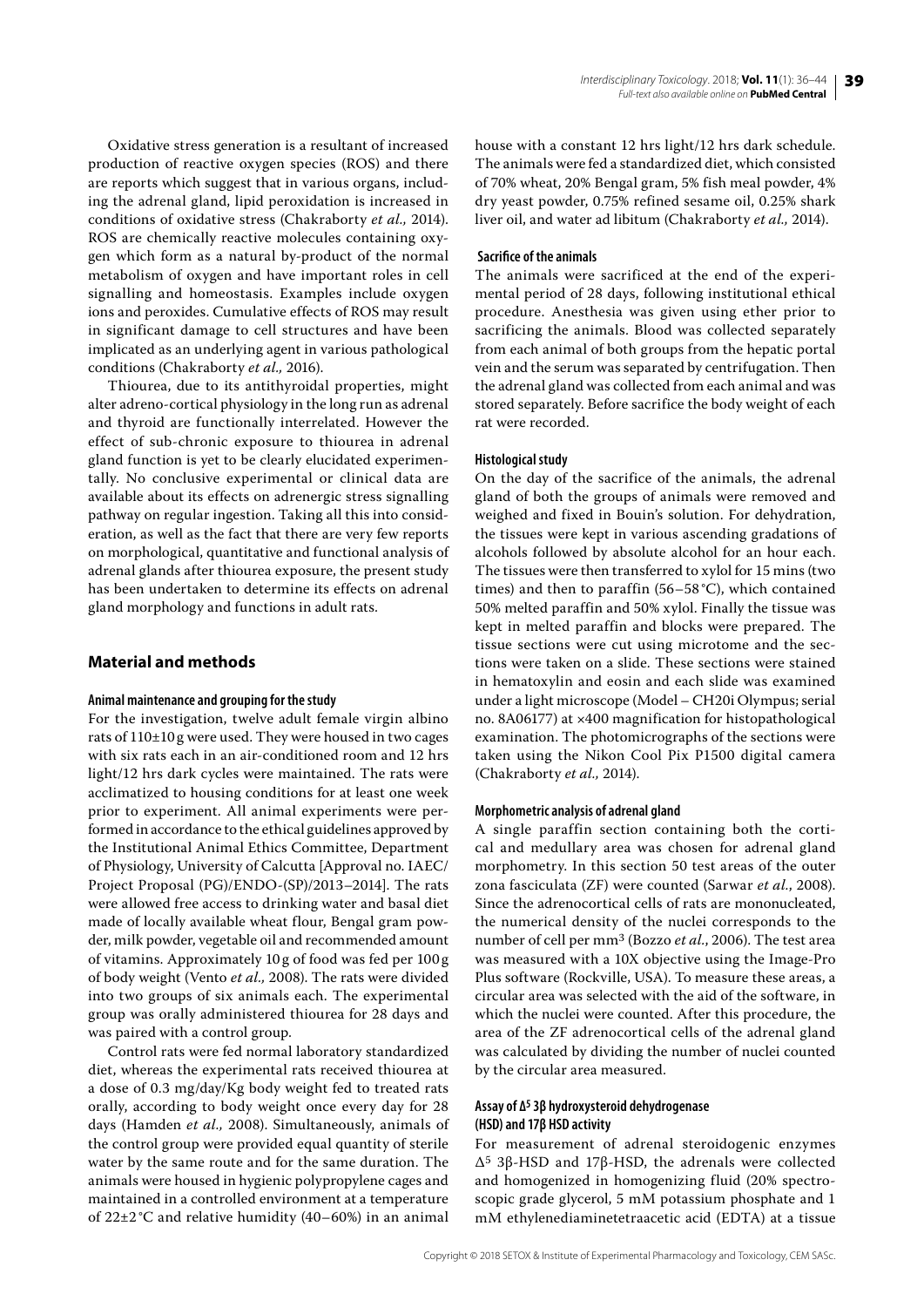Arijit Chakraborty, Deotima Sarkar, Priyanki Dey, Amar K. Chandra

concentration of 100 mg/mL homogenizing mixture). The homogenized sample was then centrifuged at 10,000 rpm at a constant temperature of 4 °C. Then the supernatant was used for the assay. The activity of adrenal steroidogenic enzymes  $Δ<sup>5</sup> 3β$  HSD was determined by optical measurement of the rate of reduction of nicotinamide adenine dinucleotide (NAD). The final volume of reaction system was 3.0 mL which contained 1 mL of 100 M of sodium pyrophosphate (pH8.9), 20 L of 30 g of substrate (17-estradiol) of 3 each in 0.02 mL of purified doxin and a suitable quantity of enzyme (100–500 mL). The reaction was initiated by adding 1 mL of 0.5 mM of NAD (Chandra *et al.,* 2011). The activity of adrenal 17 HSD was determined by using the same supernatant fluid as described earlier. The reaction system contained 1.5 mL of 440 M of sodium pyrophosphate (pH8.9), 0.5 mL of 5% BSA (bovine serum albumin), 40 L of 0.3 M of substrate (17-estradiol) of 17 each in 0.02 mL of purified doxin and a suitable quantity of enzyme (100–500 L) to initiate the reaction finally by adding 1 mL of 1.35 M of NAD (Mondal *et al.,* 2013). Both the reactions were carried out in the silica cuvettes having 1.0 cm light path, in a spectrophotometer at 340 nm absorbance, as mentioned in the preceding paragraph. The activities were measured at 15 s intervals against a blank (containing all components except the tissue homogenate).

## **Measurement of lipid peroxidase (LPO) activity**

Two (2) mL of thiobarbituric acid-trichloroacetic acidhydrochloric acid (TBA-TCA-HCl) reagents was added to 2 mL of tissue extract and mixed thoroughly. The solution was heated for 15 min in boiling water bath. After cooling, the flocculent precipitate was removed by centrifugation at 10,000 rpm for 10 min. Malonaldehyde (MDA) forms adducts with thiobarbituric acid (TBA), which was measured spectrophotometrically in a spectrophotometer (UV-1240 Shimadzu, Japan) at 532 nm against a blank containing 50 mM phosphate buffer (pH7.4) instead of biological sample. MDA, a product of LPO, was measured as a standard. An extinction coefficient of  $156,000 \ M^{-1}cm^{-1}$ was applied for calculation (Chandra *et al.,* 2010).

#### **Assay of serum corticosterone**

Serum corticosterone was assayed using ELISA kit developed by National Institute for Health and Family Welfare (NIHFW), Govt. of India, New Delhi, India. Briefly, the solid phase enzyme immunoassay for corticosterone is a competitive type immunoassay wherein horseradish

| Table 1. Thiourea induced alteration in body weight in female rats. |                                   |                                 |                                       |  |  |
|---------------------------------------------------------------------|-----------------------------------|---------------------------------|---------------------------------------|--|--|
| <b>Groups</b>                                                       | <b>Initial body</b><br>weight (g) | <b>Final body</b><br>weight (g) | <b>Gain in body</b><br>weight percent |  |  |
| Control                                                             | $95.52 \pm 1.79$                  | $136.11 \pm 2.31$               | 42.49                                 |  |  |
| Thiourea-treated                                                    | $97.19 \pm 2.09$                  | $126.16 \pm 2.49$               | 29.80*                                |  |  |
| <i>p</i> -value                                                     | 0.872                             | 0.003                           |                                       |  |  |

(Values are Mean ± SEM; n=6); The comparison between control and thiourea-treated groups was done following two tail Mann-Whitney U test and significant difference was found between the two groups (*p*<0.05).

peroxidase labelled corticosterone (HRP-corticosterone) competes with corticosterone present in the sample for a fixed and limited number of antibody sites immobilized on the wells and washed. The HRP-corticosterone fraction bound to the antibody in the solid phase is measured by adding a chromogen/substrate solution which is converted to a blue compound. After 15 min incubation, the enzymatic reaction is stopped with 1M sulphuric acid which changes the solution to yellow color. The absorbance of the solution photometrically measured at 450 nm is inversely related to the concentration of corticosterone present in the sample.

#### **Statistical analysis**

Results were expressed as mean ± standard error of mean (SEM). Differences between-group were established using Mann-Whitney U test. A value of *p*<0.05 was interpreted as statistically significant. Statistical analyses were performed using Origin 8.1 (Northampton, MA, USA) and MS-Office Excel 2007 software packages.

## **Results**

## **Body weight**

The body weight of the control animals increased progressively throughout the period of investigation, with a net body weight gain of +42.49% (Table 1). However, the net body weight gain of the animals of thiourea-treated group was only +29.80% at the end of the total experimental period.

## **Adrenal gland weight and morphometry**

There was a significant increase in relative adrenal weight in thiourea-treated group of rats followed by morphometric alterations in all the three cortical layers as well as in the medulla compared to control group of rats  $(p=0.0028)$ (Table 2).

## **Adrenal ∆5 3β hydroxysteroid dehydrogenase (HSD) and 17β HSD activity**

The activity of the adrenal  $\Delta^5 3\beta$  HSD enzyme was significantly increased (*p*=0.0067) and the activity of the adrenal 17β HSD enzyme was also increased, however not significantly in the thiourea-treated group in contrast to control (*p*=0.8745) (Table 3).

## **Serum corticosterone and lipid peroxidation (LPO) assay**

Serum corticosterone level was increased in thioureatreated group as compared with control (*p*=0.0064). Similarly in the thiourea treated groups there was an elevation of LPO in comparison to the control  $(p=0.0054)$ , indicating generation of oxidative stress on its exposure (Table 4).

## **Histological changes of adrenal gland**

In all examined sections, the adrenal gland consisted of three cortical zones clearly identifiable by arrangement and stainability of cells: zona glomerulosa (ZG), zona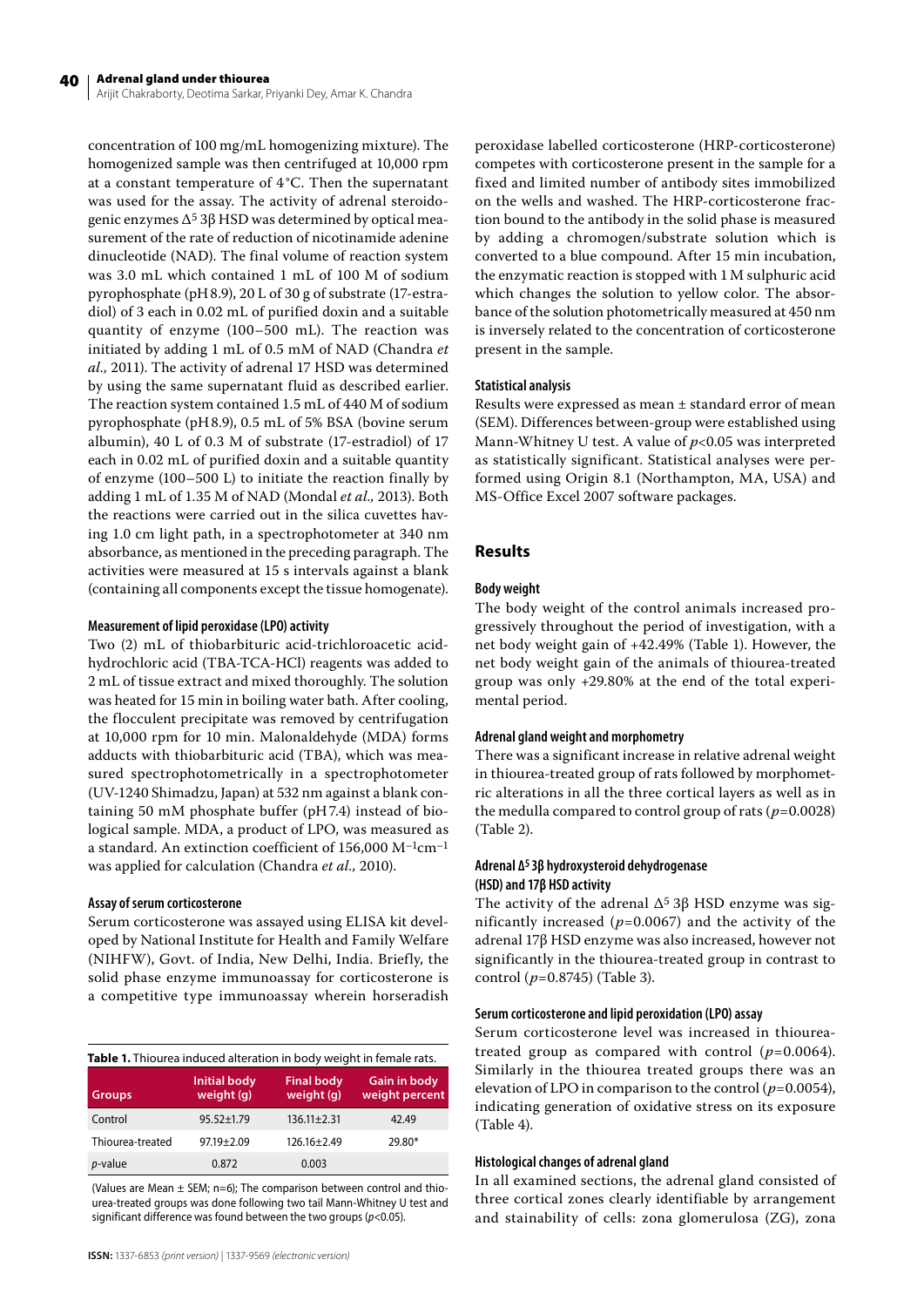fasciculata (ZF) and zona reticularis (ZR) (Figure 1). The thickness of the overall cortex and the respective zones remained fairly hypertrophied in adrenals after thiourea administration in comparison to normal. Just under the ZG, oval or cuboidal epithelial cell lining was also noticed. ZF, covering almost 2/3rd volume of the cortical cross-sections, possessed long cords, mainly with cuboidal cells of light frontier cytoplasm and round nucleus. ZR was formed by epithelial cells lying long ways of thinly wall blood vessels (Figure 2).

## **Discussion**

In the study, the effect of a potent synthetic antithyroidal drug, thiourea, was evaluated on the morphological and functional status of the adrenal gland in rats. The investigated parameters were detailed morphology and morphometry of the gland along with evaluation of adrenocortical steroidogenic enzyme activities and with lipid peroxidation level, as well as serum corticosterone profile in both control and thiourea exposed groups of animals.

Exposure to thiourea markedly reduced the net body weight gain of the experimental animals as compared to the control animals. Similar observations have been reported earlier on the potentiality of thiourea as an inhibitor of morphometric growth and body weight in other species; which may be due to its positive association with hypothyroid condition, in which both syntheses of proteins and growth rate is retarded resulting in weight loss despite a normal appetite (Gupta *et al.,* 2013). In another study, the decrease in body weight has been suggested to be positively associated with plasma glucoselowering activity in vivo by thiourea derived compounds (Zhang *et al.*, 2009), which may be also related with the decreased in body weight of experimental animals, corroborating the observations as found in this study.

The thiourea treated group of animals showed an increase in relative adrenal gland weight compared to the control group of animals. Detailed morphometry of the adrenal revealed that the volume of all three respective areas, i.e. zona glomerulosa (ZG), zona fasciculata (ZF) and zona reticularis (ZR) were increased in the treated group of rats in comparison to their control counterparts. Cells of the zona glomerulosa have little cytoplasm containing only a small amount of lipid. The ZF is the broadest of all the three zones of the adrenal, which makes up about 75% of the total cortex. Its cells are polyhedral and have many intracytoplasmic lipid droplets (Ulrich-Lai *et al.,* 2006). These lipids, mostly cholesterol and cholesterol esters, are used as substrates for steroidogenesis (Miller and Bose, 2011). These lipid droplets are mobilized from the stores to mitochondria for the synthesis of steroids. In this study, marked histological involvement was found in each of the zona layers of the adrenal cortex; particularly the zona fasciculata was disorganized under the effect of thiourea administration. This adrenocortical layer produces corticosterone (in rodents) under the influence of adreno-corticotrophic hormone (ACTH). The cells of this

**Table 2.** Detailed morphometric alterations of the cortex and medulla of left adrenal gland of control and thiourea-treated rats.

| <b>Parameters</b>                          | Control          | Thiourea<br>treated | $\overline{p}$ -value |  |  |
|--------------------------------------------|------------------|---------------------|-----------------------|--|--|
| Adrenal gland weight(mg)                   | $25.69 \pm 0.58$ | 29.84+0.38*         | 0.0028                |  |  |
| Volume (mm <sup>3</sup> ) the entire gland | $159.7 + 0.64$   | 181.9±0.96*         | 0.0025                |  |  |
| Zona glomerulosa                           | $12.22 + 0.42$   | $14.7 \pm 0.30*$    | 0.0041                |  |  |
| Zona fasciculata                           | $90.51 \pm 0.56$ | $101.23 \pm 0.29*$  | 0.0027                |  |  |
| Zona reticularis                           | 25.13±0.68       | 46.43±0.19*         | 0.0026                |  |  |
| Medulla                                    | $22.41 \pm 0.38$ | $18.64 \pm 0.14*$   | 0.0037                |  |  |
| Relative volume of the gland (%)           |                  |                     |                       |  |  |
| Zona glomerulosa                           | $7.65 \pm 0.57$  | $8.08 + 0.60$       | 0.7489                |  |  |
| Zona fasciculata                           | $62.31 \pm 0.56$ | 55.65±1.04*         | 0.0051                |  |  |
| Zona reticularis                           | $15.73 + 1.07$   | 25.52±0.53*         | 0.0052                |  |  |
| Medulla                                    | 14.03±0.70       | $10.24 \pm 0.39*$   | 0.0064                |  |  |
| Average cell volume (mm <sup>3</sup> )     |                  |                     |                       |  |  |
| Zona glomerulosa                           | $23 \pm 0.57$    | $29 \pm 1.78$ *     | 0.0052                |  |  |
| Zona fasciculata                           | $75+1.46$        | 89±1.02*            | 0.0025                |  |  |
| Zona reticularis                           | $58 + 0.89$      | 71±1.06*            | 0.0037                |  |  |
| Distribution of adrenocortical cells (%)   |                  |                     |                       |  |  |
| Zona glomerulosa                           | $14.4 \pm 0.42$  | $15.95 \pm 0.69$    | 0.0031                |  |  |
| Zona fasciculata                           | $46.98 + 0.88$   | $59.9 + 0.65*$      | 0.0074                |  |  |
| Zona reticularis                           | $36.31 \pm 0.77$ | 39.03±0.62*         | 0.0054                |  |  |
| Number of adrenocortical cells (1×103)     |                  |                     |                       |  |  |
| Zona glomerulosa                           | $277.7 \pm 1.31$ | 299.2±0.55*         | 0.0098                |  |  |
| Zona fasciculata                           | 788.43±1.24      | 858.21±0.92*        | 0.0045                |  |  |
| Zona reticularis                           | 277.12±0.83      | 301.76±0.74*        | 0.0069                |  |  |
| Total                                      | 1343.25+54.87    | 1459.17±87.06       |                       |  |  |

Results are expressed as means ± SEM

Table 3. Thiourea induced alteration in adrenal Δ<sup>5</sup> 3β and 17β HSD activity in female rats.

| <b>Groups</b>    | $Δ53β$ HSD activity | 17β HSD activity<br>$(\Delta$ OD/min/mg protein) ( $\Delta$ OD/min/mg protein) |
|------------------|---------------------|--------------------------------------------------------------------------------|
| Control          | $0.13 \pm 0.008$    | $0.18 \pm 0.004$                                                               |
| Thiourea-treated | $0.17 \pm 0.020*$   | $0.21 \pm 0.007$                                                               |
| <i>p</i> -value  | 0.0067              | 0.8745                                                                         |

(Values are Mean  $\pm$  SEM; n=6); The comparison between control and thiourea-treated group was done following two tail Mann-Whitney U test and significant difference was found between the two groups (*p*<0.05).

**Table 4.** Thiourea induced alteration in serum corticosterone level and adrenal lipid peroxidation level.

| <b>Groups</b>    | Serum corticoste-<br>rone level (µq/dl) | Lipid peroxidation level<br>(nmole TBARS/mg protein) |
|------------------|-----------------------------------------|------------------------------------------------------|
| Control          | $23.1 \pm 1.71$                         | $4.16 \pm 0.93$                                      |
| Thiourea-treated | $45.4 \pm 2.38*$                        | $9.51 \pm 0.49*$                                     |
| <i>p</i> -value  | 0.0064                                  | 0.0054                                               |

(Values are Mean  $\pm$  SEM; n=6); The comparison between control and thiourea-treated groups was done following two-tail Mann-Whitney U test and significant difference was found between the two groups (p<0.05).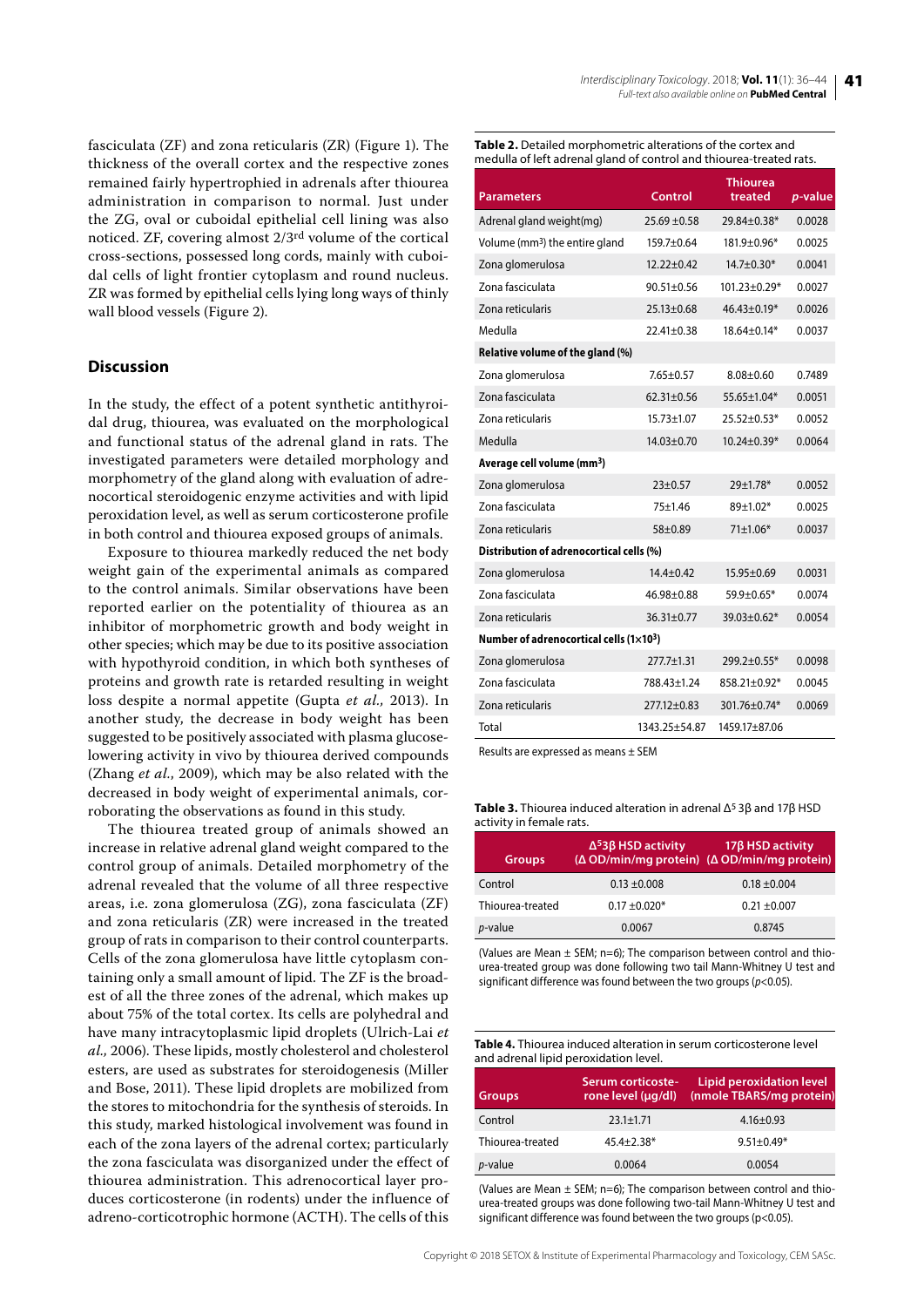# 42 Adrenal gland under thiourea

Arijit Chakraborty, Deotima Sarkar, Priyanki Dey, Amar K. Chandra





**Figure 1.** Photomicrographs of adrenal gland sections are shown at 40× after H&E staining (**A**) Control Scale bar=18.13µm (approx). Distinctive features of ZG and ZF (**B**) and ZR (**C**) of control adrenal gland after H/E stain at 400×. c=cortex, m&M=medulla; ZG=zona glomerulosa, ZF=zona fasciculata and ZR=zona reticularis.

**Figure 2.** Photomicrographs of adrenal gland sections are shown at 40X after H / E staining **(A)** Thiourea treated. Scale bar=18.13µm (approx). Distinctive features of ZG and ZF (**B**) and ZR (**C**) of thiourea treated adrenal gland stained with H/ E stain at 400×. ZG in thiourea rats, showing hypertrophic and hyperplastic appearance of adrenocortical cells. In ZF cells are cuboidal with round nucleus; in ZR cells are distorted having irregular arrangement. Scale bar 15µm. c=cortex, m&M=medulla; ZG=zona glomerulosa, ZF=zona fasciculata and ZR=zona reticularis.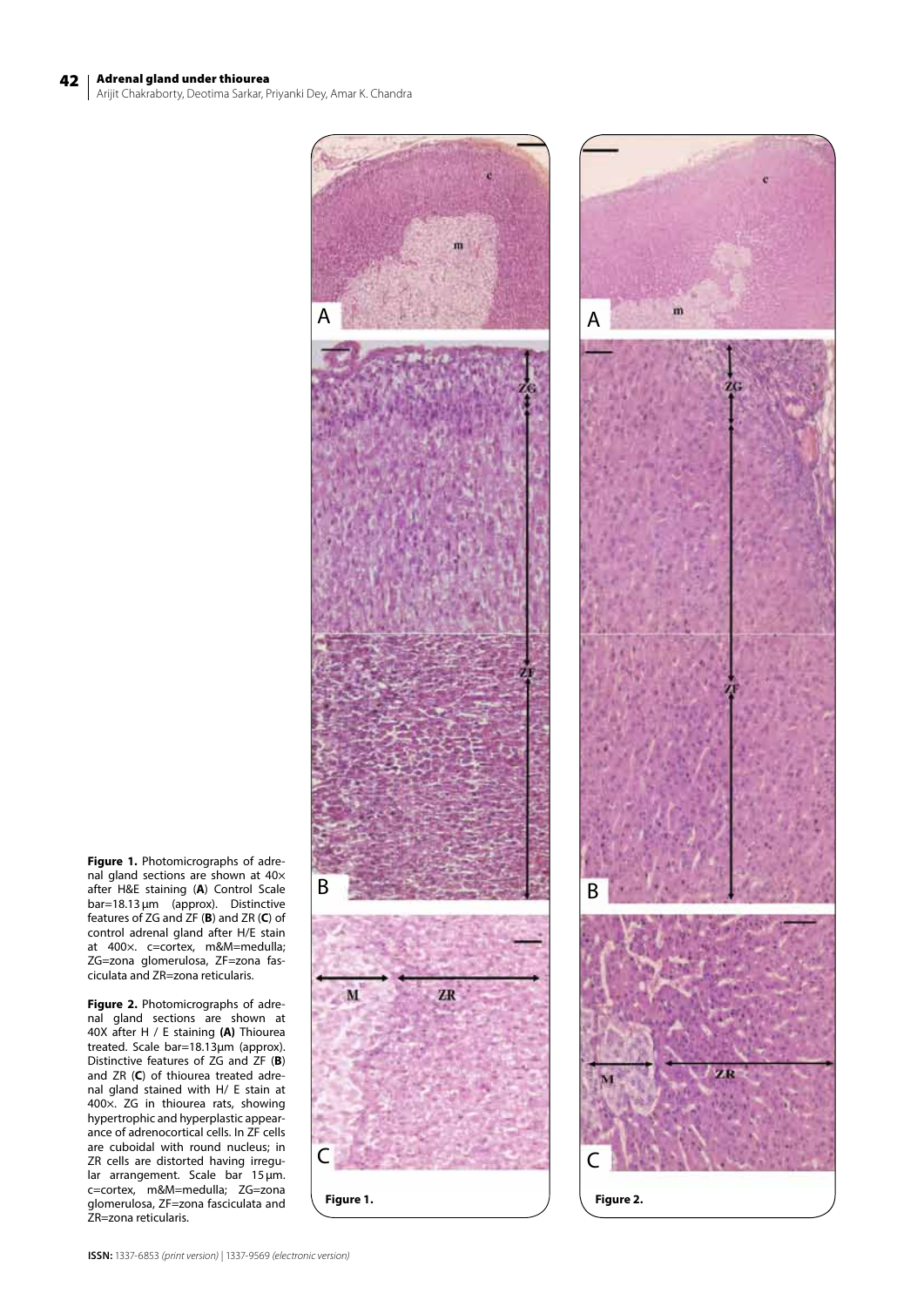layer remain arranged in cords in control, but are anarchically arranged after thiourea exposure. All these indicates that prolonged exposure to thiourea caused structural and functional (Kapoor *et al.*, 2006) modifications in the adrenal gland. A similar finding has been reported in rats exposed to different stressful external stimuli. The average size along with the distribution and number of the cells especially in ZF and ZR were significantly increased in the adrenal of thiourea treated groups, indicating their hypertrophy and hyperplasia. Thus thiourea administration over a period of time has significant impact on adrenal gland morphology and morphometry, with possible occurrence of endocrine dysfunction in the long run.

There is a direct functional relationship between adrenal gland activity and increased gland weight (Hui *et al.*, 2009). Hypertrophy and macroscopic hyperemia (increase of blood flow) have been previously described in response to administration of ACTH or following prolonged exposure to stress (Hui *et al.,* 2009). In this investigation the adrenal gland weight was increased following thiourea administration. It was reported previously that such a condition can arise as a result of the stress response, yet it may also occur due to deficient glucocorticoid feedback regulation of ACTH due to toxicity to the adrenal cortex (Chakraborty *et al.*, 2016). Thus excess thiourea as used in this study might be responsible for producing oxidative stress in the adrenal resulting in the cellular and subcellular alterations. There was a significant elevation of adrenal lipid peroxidation (LPO) level when compared to the control group of rats. As widely known, LPO refers to oxidative degradation of lipids. It is a gradual process in which free radicals steal electrons from the lipid in the cell membrane. Malonaldehyde (MDA) levels thus formed indicate the intoxication and generation of oxidative stress in this organ, considered an endpoint of oxidative stress formation (Chakraborty *et al.*, 2016). This clearly suggests that thiourea exposure caused elevation of LPO level or in other words generation of oxidative stress resulting in adrenal gland weight and subsequent changes in the activity of the gland by feedback mechanism to ACTH.

In parallel to adrenal weight elevation there was also subsequent increase in adrenal ∆5 3β hydroxydehydrogenase (HSD). It is one of the important regulatory enzymes of the adrenal steroidogenic pathway. Thiourea at the dose used in this study caused significant increase in adrenal weight followed by hyperactivity of adrenal  $\Delta^5$  3 $\beta$ -HSD activity with concomitant rise in corticosterone level, possibly an ameliorative effect to the developed stress under the influence of thiourea. Recent reports suggest an important endocrinological concept from the above, most relevant to the pathological manifestations of toxicity or stress in the adrenal cortex, the feedback regulation of the hypothalamic–pituitary axis by glucocorticoids. This reflects the possible involvement of hypothalamopituitary-adrenal axis following thiourea administration in experimental animals. Similarly, adrenal 17β HSD was concomitantly elevated, though not significantly, following thiourea exposure, also indicating its hyperactivity when compared to control animals. There are reports of an increase in adrenal 17β HSD positively correlating with adrenal adenoma, an adrenal tumor in humans (Gangkak *et al.*, 2015) suggesting additional evidence for hyperplasia and weight gain in the gland after thiourea administration.

A major neuroendocrine mechanism in a stress reaction is the activation of the hypothalamic-pituitaryadrenal axis (HPA), resulting in a rapid increase in circulating corticotropin (ACTH) and subsequent rise in glucocorticoids, which are critical for successful adaptation (Miller *et al.*, 2007). Thus, plasma levels of ACTH and glucocorticoids are good indicators of stress response intensity, particularly in its acute phase (Otis *et al.*, 2007). Acute as well as chronic stress excites the HPA axis to stimulate the release of corticotrophin releasing hormone (CRH) from the hypothalamus that triggers the release of ACTH from the pituitary, resulting in enhanced corticosteroid synthesis and release from the adrenal cortex (Rodríguez-Gutiérrez *et al.,* 2014). Increased activity of adrenal  $Δ<sup>5</sup> 3β$ -HSD was found in parallel with the rise in the level of ACTH in serum (Markov *et al.*, 2009). This study demonstrates an increase in adrenal 3β-HSD parallel with the rise in serum corticosterone, confirming that thiourea in the doses as used in this study elevates the adrenal stress signaling pathway leading to oxidative stress in the gland, which was further confirmed by increase in adrenal LPO level.

The overall results revealed that the chronic thiourea exposed group of animals develop morphological and functional changes of the adrenal gland (especially in the area of zona fasciculata) with increased level of lipid peroxidation, enhanced adrenal ∆5 3β HSD activity followed by elevated serum corticosterone level. Thus thiourea in pharmacological doses as in this study, does not only suppress thyroid gland function but also modulates the activity of the adrenal cortex, which is a major concern in health and disease.

It would have been better if the investigation had been carried out in patients using thiourea as a drug, followed by evaluation of the activity status of the adrenal. Further for the non-availability of rat ELISA kits, one of the most important parameters, ACTH, was not assayed.

However these studies are likely to be helpful to understand the functional status of the adrenal gland in hypothyroid conditions, as in the patients who are consuming anti-thyroid drugs.

# **Conclusion**

Based on the observation of the study it may be concluded that though thiourea has antithyroidal activity yet simultaneously develops stress in the adrenal, as evident by enhanced lipid peroxidation in the gland, that in turn through the hypothalamo-pituitary-adrenal axis it causes hypertrophy and hyperplasia of adrenocortical cells to stimulate the synthesis and release of corticosterone to counteract the generated stress under the influence of this chemical agent. This study provides novel insights